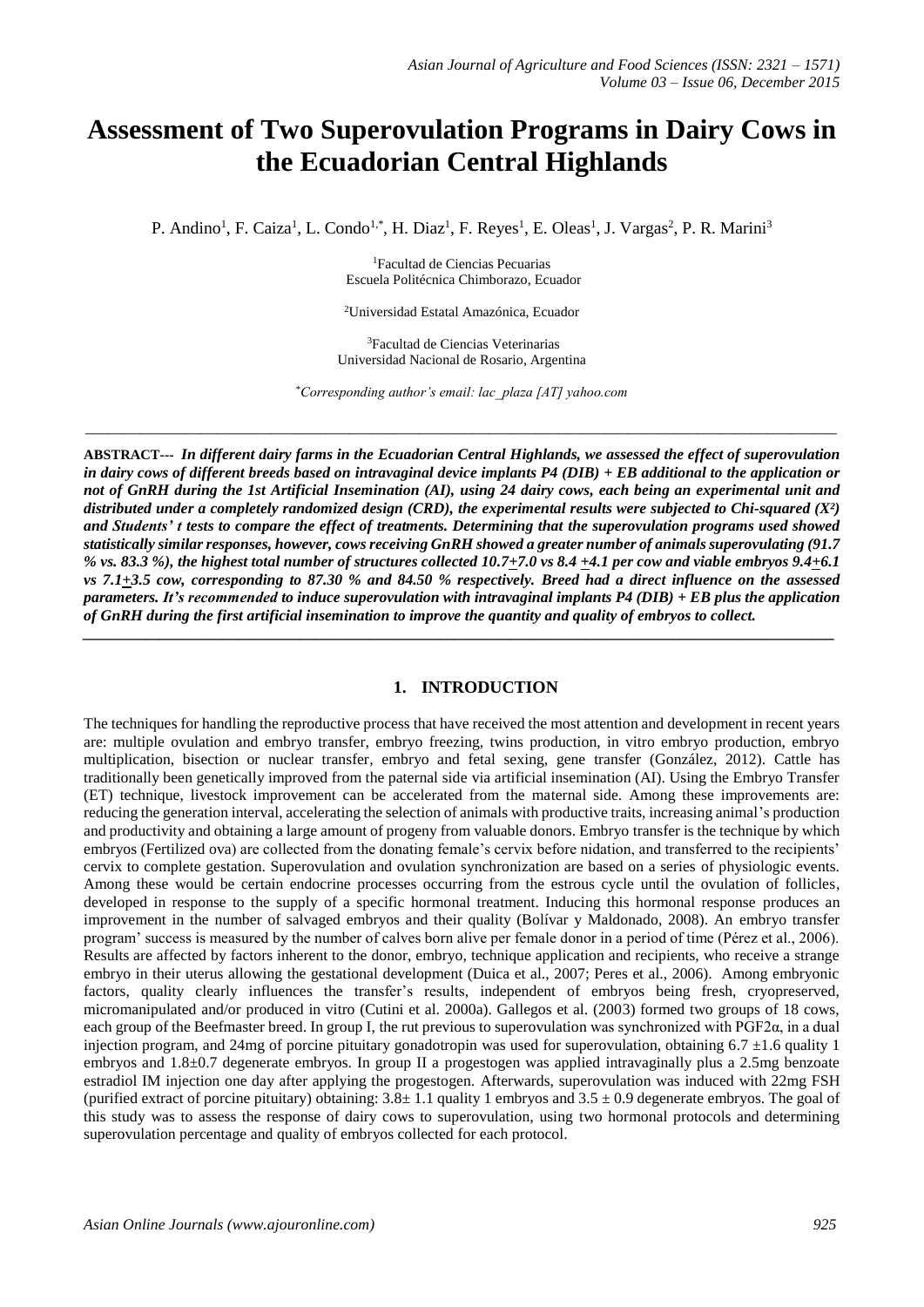# **2. MATERIALS AND METHODS**

Twenty-four dairy cows of breeds: Brown Swiss, Holstein Friesian and Jersey, were used. They belong to different dairy farms in the Ecuadorian Central Highlands (Chambo and Chuchi cantons in Chimborazo province, and Mejía canton in Pichincha province). A cow selection criteria was used based on production and reproductive records, and a gynecological examination to determine the ovaries' physiological state. Next were chosen the dairy cows meeting the following requirements: 1) Being disease free and having given birth at least once, 2) No presence of anatomical anomalies nor diseases in the genital tract, 3) Presence of structures indicating ovarian functionality (corpus luteum, follicles) and 4) Milk production in ranging from 20 to 25 liters according to milk production records in the studied farms under a grazing management system. Cows selected previously to the application of hormonal treatments were immunized according to each locality's health calendar; internal de-worming was also carried out, while external de-worming was carried out using spray baths. Hormonal treatments were randomly applied to cows (Table 1).

Seminal material from bulls of different commercial establishments was used for the artificial insemination, thus guaranteeing its quality. Embryo collection process was carried out using the non-surgical technique, which consists of cleansing the uterus with a saline solution added to albumin serum and antibiotics. Intravaginal devices of P4 (DIB) + EB were used, plus the application or not of GnRH during the first week of artificial insemination, so we had two experimental treatments, each one with twelve repetitions. The experimental units were distributed under a completely randomized design (CRD). Measures of central tendency (averages) and dispersion (standard deviation) were obtained to express data acquired from breed, age and body conditions in cows; also from the amount and quality of embryos obtained per animal. Chi-squared test  $(X^2)$  was used to determine if treatments cause or not significant differences in the superovulatory responses and the amount of viable embryos collected. Students' t-test, considering unequal variances, was used to compare the effects of treatments in the number of structures and embryos collected, and in the amount of viable embryos.

| Day      |           | Treatment 1                                   | Treatment 2                                   |
|----------|-----------|-----------------------------------------------|-----------------------------------------------|
| $\Omega$ |           | Inserting device with $P4 + 1$ ml (1mg) EB    | Inserting device with $P4 + 1$ (1mg) ml EB    |
| Day 4    | AM        | 2.5 ml (50mg) de FSH (Foltropin)              | 2.5 ml (50mg) de FSH (Foltropin)              |
|          | PM        | 2.5 ml (50mg) de FSH (Foltropin)              | 2.5 ml (50mg) de FSH (Foltropin)              |
| Day 5    | AM        | 2.5 ml (50mg) de FSH (Foltropin)              | 2.5 ml (50mg) de FSH (Foltropin)              |
|          |           |                                               |                                               |
|          | PM        | 2.5 ml (50mg) de FSH (Foltropin)              | 2.5 ml (50mg) de FSH (Foltropin)              |
| Day 6    | AM        | 2.5 ml (50mg) FSH + 5 ml (25mg) PGF2 $\alpha$ | 2.5 ml (50mg) FSH + 5 ml (25mg) PGF2 $\alpha$ |
|          |           | (Lutalyse)                                    | (Lutalyse)                                    |
|          | PM        | 2.5 ml (50mg) FSH + 5 ml (25mg) PGF2 $\alpha$ | 2.5 ml (50mg) FSH + 5 ml (25mg) PGF2 $\alpha$ |
|          |           | (Lutalyse)                                    | (Lutalyse)                                    |
| Day 7    | AM        | Device removal                                | Device removal                                |
|          |           | 2.5 ml (50mg) de FSH (Foltropin)              | 2.5 ml (50mg) de FSH (Foltropin)              |
|          | PM        | 2.5 ml (50mg) de FSH (Foltropin)              | 2.5 ml (50mg) de FSH (Foltropin)              |
|          | AM        | I.A.                                          |                                               |
| Day 8    |           |                                               | I.A. $+ 2.5$ ml GnRH $(0.011mg)$ (Gonaxal)    |
|          | <b>PM</b> | I.A.                                          | I.A.                                          |
| Day 9    | AM        | I.A.                                          | I.A.                                          |
|          |           |                                               |                                               |
| Day 15   | AM        | <b>Collecting Embryos</b>                     | <b>Collecting Embryos</b>                     |

**Table 1. PROTOCOLS USED FOR SUPEROVULATION.** 

# **3. RESUTLS AND DISCUSSION**

Becaluba (2007) specifies that the donor's age influence on the superovulatory responses has been studied in dairy cattle, obtaining a greater number of transferable embryos from donors aged 3-6 than from heifers and cows older than 10 years. Holstein Friesian cows weighted 560+41 kg, Brown Swiss cows 496 +41 kg and Jersey cows 377+21 kg. Brady (1996) indicates that these are appropriate weights to carry out the testing according to their genotype. To achieve successful conception the cow must be within the optimal weight range, if it's below it the reproductive capacity diminishes, and if above the cow tends to be infertile (Fraure, 2004). Brown Swiss cows presented a body condition of 3.6+0.3, Holstein Friesian 3.3+0.2 and Jersey 3.3+0.2 in agreement with Peña, et al., (2001), where they state that the donor must present a body condition between 3 and 4 out of a total of 5. It can be observed that the donors' inherent traits are within a normal range so they should not influence the results of superovulation.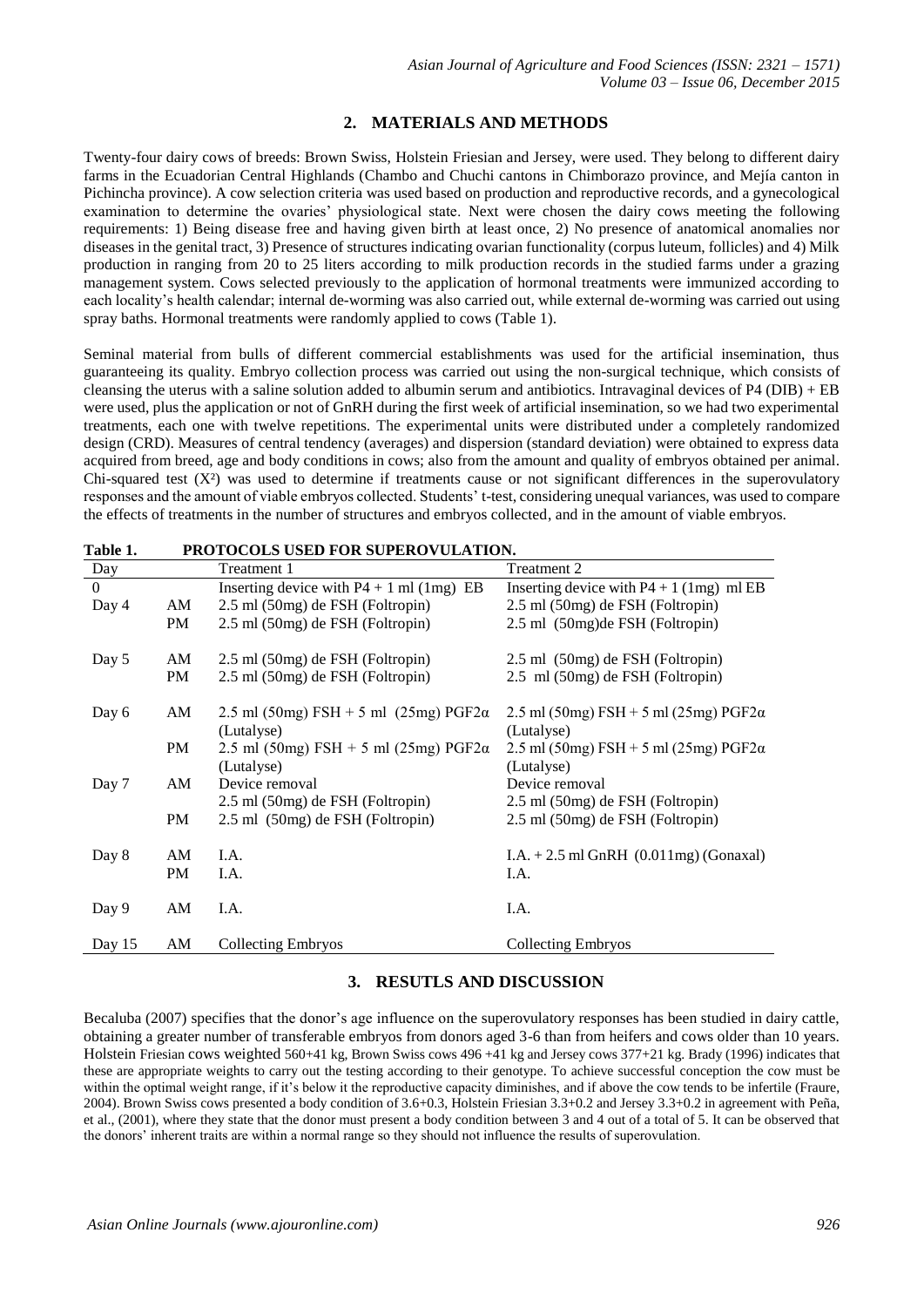|                   |                  |      | Age, years    | Weight, kg        | $CC(5 \text{ puntos})$       |
|-------------------|------------------|------|---------------|-------------------|------------------------------|
| <b>Breed</b>      | $N^{\circ}$ obs. | Mean | D.E           | Mean              | Mean<br>D.E<br>D.E           |
| Brown swiss       | 13               | 7,5  | 3.3<br>$^{+}$ | 495.5<br>$+ 41,4$ | 3,6<br>0,3<br>$^+$           |
| Holstein Friesian | 6                | 6,5  | 1,6<br>$^{+}$ | 560,7<br>$^{+}$   | 3.3<br>41,4<br>0,2<br>$^{+}$ |
| Jersey            |                  | 9,0  | 4,0<br>$+$    | 378,6<br>$+$      | 21.4<br>3.5<br>0,2<br>$^{+}$ |
| Average           |                  | 7,68 |               | 478,27            | 3.38                         |
| Standard dev.     |                  | 1,26 |               | 92,26             | 0.16                         |

#### **Table 2. CHARACTERISTICS OF DAIRY COWS SUBJECTED TO TWO SUPEROVULATION PROGRAMS TO OBTAIN AND PRESERVE EMBRYOS.**

Nº obs.: Number of observations. D.E.: Standard deviation. CC: Body condition.

## **SUPEROVULATORY RESPONSES**

Superovulatory responses do not differ statistically ( $P > 0.05$ ) among treatments according to the Chi-squared test (X<sup>2</sup>cal  $\langle X^2 \rangle$  tab), however, numerically, was found that the greatest proportion (91.67 %) of cows superovulated when applied the GnRH during the first insemination, contrary to those who did not receive it, as the obtained results were 91.7 and 83.3 % respectively (Table 3). These results agree with that stated by De la Fuente, (2004), who indicates that greater risks in embryo transfer are caused by superovulation, since 20-25% of cows don't respond to the stimulatory treatments and those that display variability in superovulatory responses

## **Table 3. EFFECTS OF TWO SUPEROVULATION PROGRAMS IN DAIRY COWS OF DIFFERENT BREEDS**

|                   | Superovulated |        | Non-ovulated   |       | Total       |      |                    |               |
|-------------------|---------------|--------|----------------|-------|-------------|------|--------------------|---------------|
|                   | $N^{\rm o}$   | $\%$   | Nº             | $\%$  | $N^{\rm o}$ | $\%$ | X <sup>2</sup> cal | Prob.         |
| Treatment 1       | 10            | 83,33  | 2              | 16,67 | 12          | 100  | 0.38               | > 0.05        |
| Treatment 2       | 11            | 91.67  |                | 8.33  | 12          | 100  |                    |               |
| Brown swiss       | 13            | 100,00 | $\theta$       | 0,00  | 13          | 100  | 38.51              | ${}_{< 0.01}$ |
| Holstein Friesian | 4             | 66.67  | $\overline{c}$ | 33,33 | 6           | 100  |                    |               |
| Jersey            | 4             | 80.00  |                | 20.00 | 5           | 100  |                    |               |

T1: Intravaginal devices of P4 (DIB) + EB without GnRH during 1st A.I.

T2: Intravaginal devices of P4 (DIB) + EB + GnRH during 1st A.I.

 $X^2$ cal <  $X^2$  tab: There are no statistical differences.

Superovulatory responses by breed differed significantly  $(X<sup>2</sup>cal > X<sup>2</sup>$  tab,  $P < 0.01$ ), because of the 13 Brown Swiss cows assessed, 100% presented superovulation; this was not the case in the Jersey breed, where only 80% presented it, and 67% in Holstein Friesien. These results agree with those obtained by Palma, (2001), who indicates that in a study about superovulation treatments carried out in 13 different breeds was found that the donor's breed is influences aspects such as: number of superovulations, number of oocytes and embryos collected, number of transferable embryos, amount and percentage of pregnancies.

## **STRUCTURE AND EMBRYOS COLLECTED**

#### **Total Amount of Structures Collected**

The number of structures recovered per collection in this study was statistically similar ( $P > 0.05$ ), although, there are numerical differences because out of the 12 cows that weren't applied GnRH, 10 presented superovulation and 8.4+4.1 structures on average. While of the 11 cows that superovulated with the application of GnRH, 10.7+7.0 structures were collected, noting that this difference could be consequence of the application of GnRH because at the moment of artificial insemination it guarantees the synchronization between insemination and ovulation, prevents delayed ovulation and improves development of the corpus luteum (Ayala and Castillo, 2010).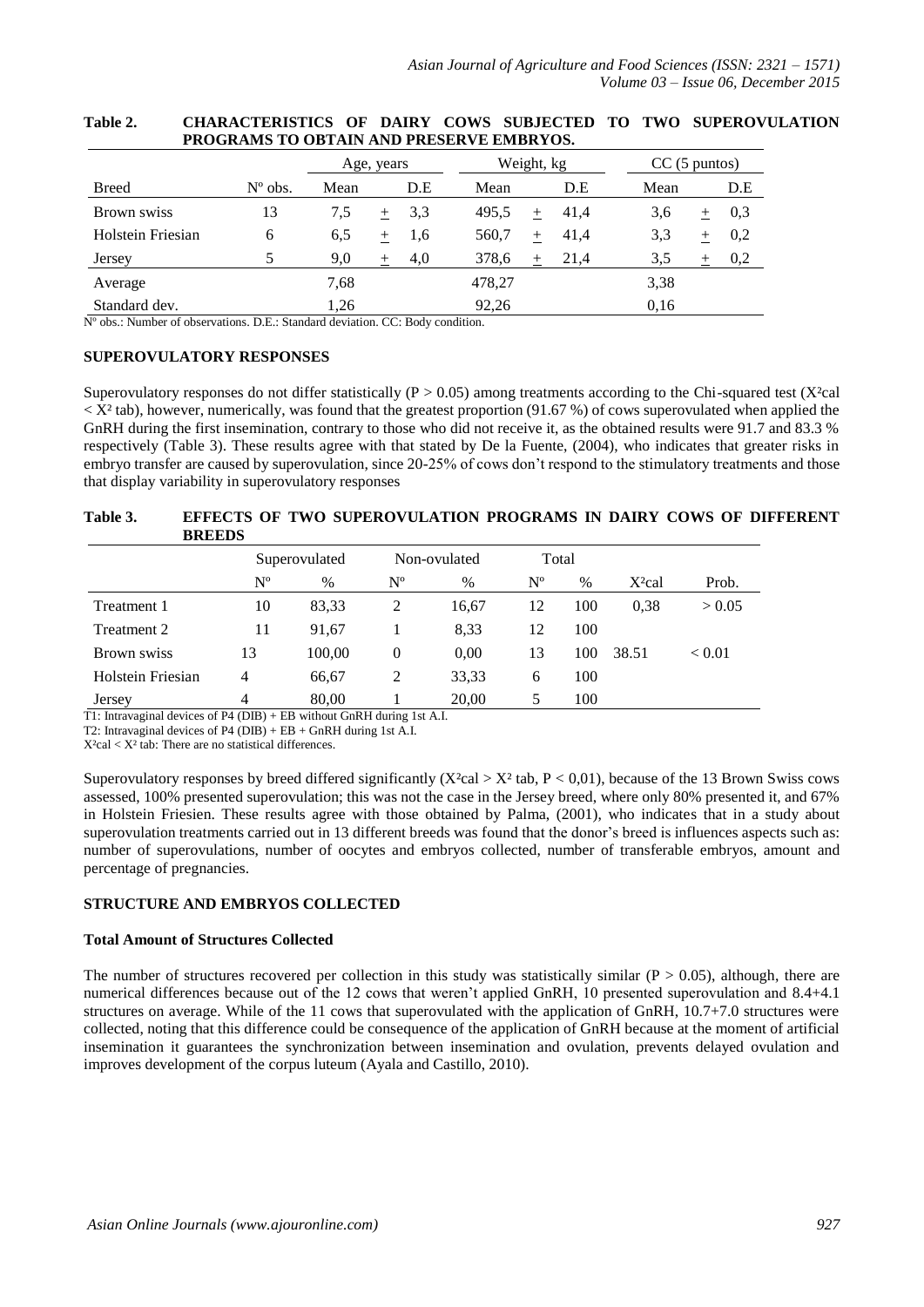|                     |                  | T1   |        |          |                  | T <sub>2</sub> |     |      |          |          |
|---------------------|------------------|------|--------|----------|------------------|----------------|-----|------|----------|----------|
|                     | Obs.             | Mean |        | D.E.     | Obs.             | Mean           |     | D.E. | Tcal     | Prob.    |
| Total               | 10               | 8,40 | $+$    | 4,14     | 11               | 10,73          | $+$ | 7,00 | $-0,937$ | 0,181    |
| Ovum                | $\boldsymbol{0}$ |      |        |          | 3                | 2,33           | $+$ | 2,31 |          |          |
| Early morula        | 1                | 4,00 |        |          | 4                | 7,75           | $+$ | 2,22 | $-3,382$ | P < 0.01 |
| Compact morula      | 5                | 6,40 |        | $+$ 0.55 | 8                | 7,50           | $+$ | 2,22 | $-0.413$ | 0,346    |
| Expanded morula     | 3                | 3,67 | $+$    | 2,31     | 2                | 3,00           | $+$ | 2,83 | 0,277    | 0,404    |
| <b>Blastocyst</b>   | 6                | 4,00 | $^{+}$ | 1,67     | 1                | 5,00           |     |      | $-1,464$ |          |
| Early blastocyst    | $\boldsymbol{0}$ |      |        |          | 1                | 1,00           |     |      |          |          |
| Hatching blastocyst | 1                | 2,00 |        |          | $\boldsymbol{0}$ |                |     |      |          |          |
| Degenerate embryo   | $\overline{4}$   | 2,75 | $^{+}$ | 2,87     | 5                | 1,60           | $+$ | 0.55 | 0.789    | 0.244    |

## **TABLE 4. STRUCTURES AND EMBRYOS COLLECTED FROM COWS OF DIFFERENT BREEDS, AS RESULT OF TWO SUPEROVULATION PROGRAMS.**

T1: Intravaginal devices of P4 (DIB) + EB without GnRH during  $1<sup>st</sup>$  A.I.

T2: Intravaginal devices of P4 (DIB) + EB + GnRH during  $1^{st}$  A.I

Prob. > 0.05 there are no statistical differences.

\*\*: There are statistical differences.

#### **Ova**

Presence of ova during embryo collecting is considered as non-viable or non-fertilized structures. In three cows that received the GnRH were found 2.3+2.3 ova/cow, while in cows not receiving the GnRH during collection no ova were found.

#### **Early Morula**

Only one of the cows not being applied GnRH to showed, on average, four early morulae, however, from cows that did receive the GnRH were observed four animals with 7.8+2 early morulae on average per animal; these differences can be attributed to the GnRH, which prolongs the corpus luteum's half-life via follicle luteinization, hence embryo survival could be improved by increasing the corpus luteum's half-life.

#### **Compact Moruala**

With the application of GnRH to 8 cows, 7.5+2 compact morula/animal were collected. Unlike cows that didn't receive the GnRH from which five presented 6.4+0.5 compact morula/animal, thus establishing that GnRH application produces a better ovulatory response

## **Early Blastocyst**

This embryo stage was infrequent during collection as it was found only once, and the cow received the GnRH during the 1st A.I.

## **Blastocyst**

Cows that didn't receive the GnRH presented a higher frequency of embryos in the blastocyst stage, because from the twelve subject cows, six of them presented, on average, 4.0+1.7 blastocysts, however from the twelve cows that did receive the GnRH only one animal presented 5 embryos in this stage. This shows that when not applied the GnRH cows' ovulation happened earlier because their fertilized ova achieved the blastocyst stage in greater proportion.

#### **Hatched Blastocyst**

This embryo stage was collected from a cow that didn't receive the GnRH, it presented two hatched blastocysts in total. These are considered unfit for use.

## **Degenerate Embryo**

In the GnRH-free treatment, four animals presented 2.8+2.9 degenerate embryos; while in the treatment with GnRH five animals presented an average of 1.6+0.6 degenerate embryos. The differences can be attributed to the GnRH, because it extends the corpus luteum's half-life via luteinization of follicles that should normally cause luteolysis and/or induce an accessory CL (Cervera, et al., 2011).

D.E.: Standard deviation.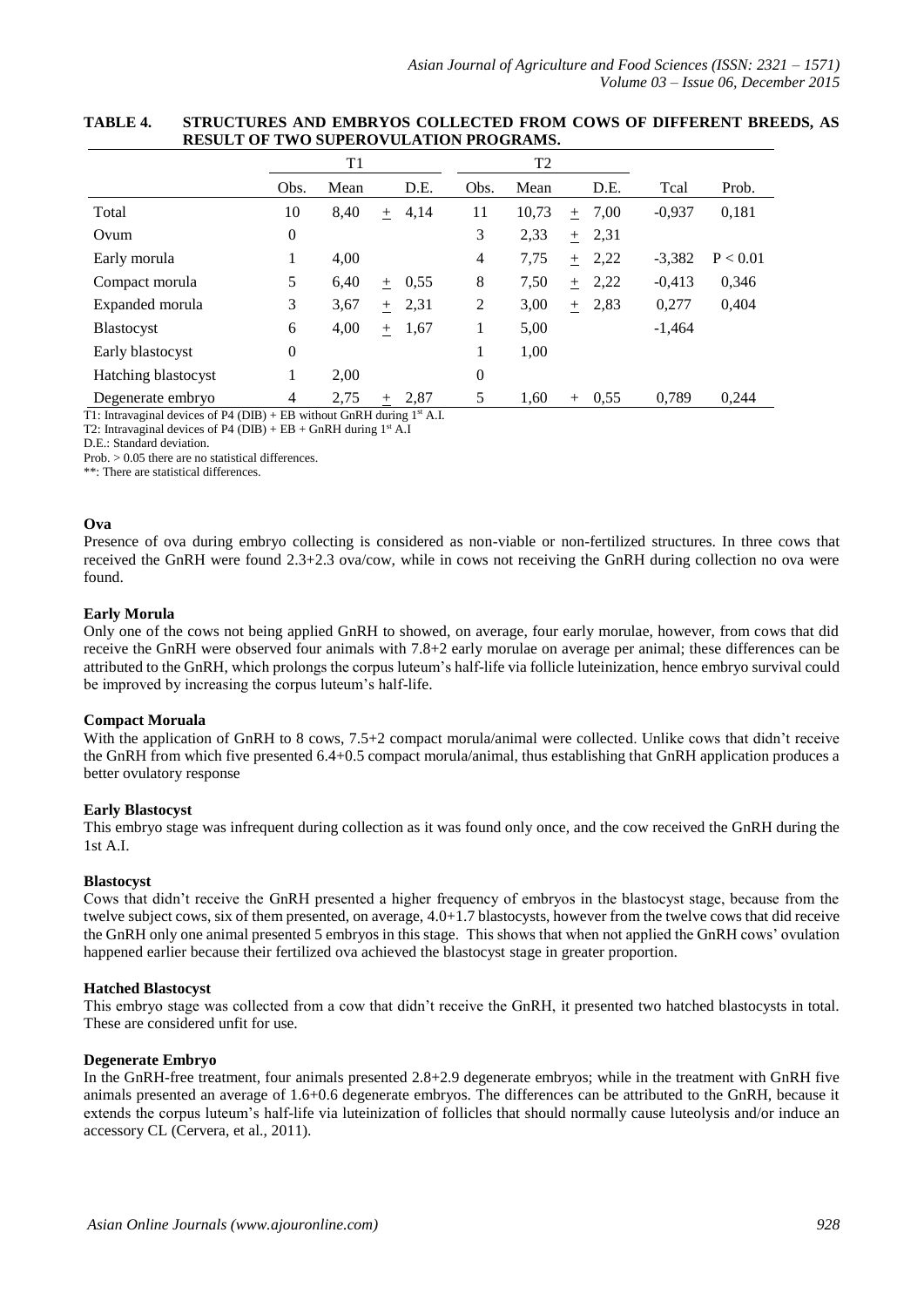## **VIABLE AND NON-VIABLE EMBRYOS**

As seen in table 5, the largest amount of viable embryos were collected from cows that received the GnRH than from those that didn't. 9.4+6.1 vs a 7.1+3.5 viable embryos/cow, respectively. These results agree with that exposed by Maldonado and Paula (2008), who, after inspecting about hormones use in superovulation schemes and donor synchronization, concluded that the rate of transferable embryos does not appear to change significantly, obtaining in average 6.2+1.4 viable embryos/cow. Another study assessed the superovulatory response and embryo quality in dairy cattle of high genetic merit, and used a CIDR impregnated with 1.9 g of Progesterone jointly with 5 mg of Burnet 17β-estradiol seven days before starting the treatment;  $9.1 \pm 0.6$ , viable embryos/cow were collected (Castrillón, 2011).

## **Table 5. VIABLE AND NON-VIABLE EMBRYOS COLLECTED FROM COWS OF DIFFERENT BREEDS, AS RESULT FROM TWO SUPEROVULATION PROGRAMS.**

|                   |          | Viable |         |       |      | Non-viable |         |  |  |
|-------------------|----------|--------|---------|-------|------|------------|---------|--|--|
|                   | Mean     |        | D. Est. | Media |      |            | D. Est. |  |  |
| T1                | 7,10     | $\pm$  | 3,54    | 3,25  |      | 土          | 3,86    |  |  |
| T <sub>2</sub>    | 9,36     | 土      | 6,09    | 2,50  |      | 土          | 2,35    |  |  |
| Tcal              | $-1,050$ |        |         | 0,350 |      |            |         |  |  |
| Prob.             | 0,154    |        |         | 0,373 |      |            |         |  |  |
| Brown swiss       | 10,00    | $^{+}$ | 5,46    | 3,25  |      | $^{+}$     | 3,06    |  |  |
| Holstein Friesian | 6,00     | $\pm$  | 2,45    |       | 1,00 |            |         |  |  |
| Jersey            | 5,00     | $^{+}$ | 3,27    |       | 1,00 |            |         |  |  |

T1: Intravaginal devices of P4 (DIB) + EB without GnRH during  $1<sup>st</sup>$  A.I

T2: Intravaginal devices of P4 (DIB) + EB + GnRH during  $1<sup>st</sup> A.I$ 

D.Est.: Standard Deviation. Prob. > 0.05 there are no statistical differences.

Strong differences per genetic group were found; as from Brown Swiss cows were collected 10+5.5 viable embryos/cow, 6+2.5 viable embryos/cow from Holstein Friesian and only 5+3.3 from Jersey breed. These results prove that stated by Rodríguez et al., (2007). They showed that breed affects directly the ovulatory follicle's size and the number of granulosa cells, this can have a favorable or adverse effect on the ova's fertility rate.

#### **PERCENTAGE OF VIABLE AND NON-VIABLE EMBRYOS**

The percentages of viable embryos collected from the superovulation programs weren't significant according to the Chisquared test (X<sup>2</sup>cal  $\lt X^2$  tab) as the achieved values were 84.5 % y 87.3 % of viable embryos with respect to the total amount of collected structures, belonging to the group of cows that didn't receive the GnRH during the 1st A.I. (Table 6) and to those that did, respectively. Thus, it is established that applying the GnRH doesn't statistically improve the productivity of embryo collection.

# **Table 6. PERCENTAGE OF VIABLE AND NON-VIABLE EMBRYOS COLLECTED FROM COWS OF DIFFERENT BREEDS, AS RESULT FROM TWO SUPEROVULATION PROGRAMS.**

|                   | Viable | Non-viable | Total | $X^2$ cal | $X^2$ tab |
|-------------------|--------|------------|-------|-----------|-----------|
| Treatments        |        |            |       | 0,32      | 3,84      |
| T1                | 84,50  | 15,50      | 100   |           |           |
| T2                | 87,30  | 12,70      | 100   |           |           |
| Raza              |        |            |       | 13,02     | 5,99      |
| Brown swiss       | 83,33  | 16,67      | 100   |           |           |
| Holstein Friesian | 96,00  | 4,00       | 100   |           |           |
| Jersey            | 95,24  | 4,76       | 100   |           |           |

T1: Intravaginal devices of P4 (DIB) + EB without GnRH during  $1<sup>st</sup>$  A.I

T2: Intravaginal devices of P4 (DIB) + EB + GnRH during  $1<sup>st</sup> A.I$ 

 $X^2$ cal <  $X^2$ tab: There are no statistical differences;  $X^2$ cal <  $X^2$ tab: There are statistical differences.

Cows' breed influenced the percentage of viable embryos collected as the Chi-squared test established significant differences between genetic groups (X<sup>2</sup>cal> X<sup>2</sup>tab P < 0.01). Holstein Friesian cows presented the largest percentage of viable embryos (96 %), followed by Jersey cows with 95.2 %, and finally Brown Swiss with 83.3 %. This variability in responses according to the genetic group is always present, and it's uncontrollable in the treatments to induce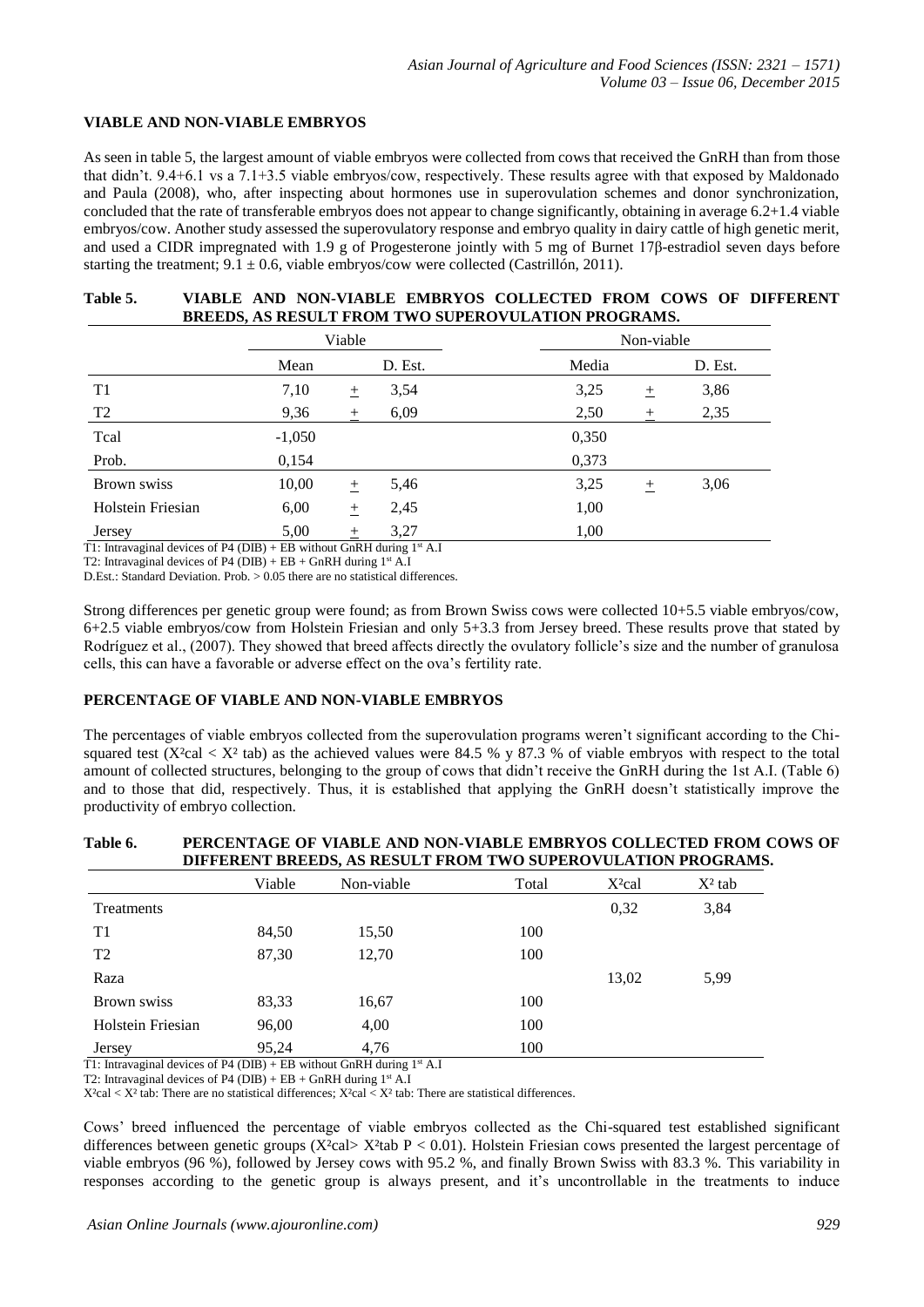superovulation and viable embryos collection. Apreza, (2009) states that the multiple superovulatory response occurs depending on the follicles' development the moment the program begins, since it's very difficult to predict the beginning of the follicular waves. Also, the difference in quality among embryos can be due to high multiple ovulatory response, because from a large quantity of collected embryos, the production of bad quality embryos increases, as may be the case in the Brown Swiss breed.

## **4. CONCLUSIONS**

The superovulation programs used presented statistically similar responses, however, cows receiving GnRH displayed a larger number of cows superovulating, greater amount of total structures collected, and viable embryos. The animals' breed had a direct influence in the assessed parameters; Holstein Friesian cows presented the largest percentage of viable embryos, followed by Jersey cows, and in lower proportion by Brown Swiss cows.

## **5. REFERENCES**

- 1. APREZA, V. 2009. respuesta de ovulación múltiple y tasa de colección de embriones en hembras Bos taurus y Bos indicus a través del uso de prostaglandina F2α y progesterona natural. Tesis de grado. Facultad de Medicina Veterinaria y Zootecnia. Universidad Veracruzana. Veracruz, México. pp 18-24.
- 2. AYALA, D. y CASTILLO, O. 2010. Efecto de la aplicación de GnRH al momento de la inseminación artificial en vacas lecheras implantadas con dispositivos intravaginales. Tesis de Grado. Carrera de Ciencia y Producción Agropecuaria. Escuela Agricola Panamericana, Zamorano, Honduras. Disponible en <http://bdigital.zamorano.edu/bitstream/11036/627/1/T3019.pdf>
- 3. BRADY, P. 1996. Cows Bribgestore Books
- 4. BECALUBA, F. 2007. Factores que afectan la superovulación en bovinos. Disponible en: http://www.engormix.com.
- 5. BOLÍVAR, P. Y MALDONADO, J. 2008. Proliferación de esquemas de superovulación y sincronización en la transferencia de embriones en bovinos: ¿Terapéutica basada en la evidencia o falta de racionalidad? Rev Colomb Cienc Pecu 2008; 21: 436-450.
- 6. CASTRILLÓN, M. 2011. Respuesta a la superovulación y calidad de los embriones en bovinos lecheros de elevado merito genético con el uso de diferentes protocolos. Facultad de Ciencias Agrarias, Universidad Nacional de Lomas de Zamora. Disponible en http://www.engormix.com/mbr-421897/marta-castrillon
- 7. CERVERA, D., VARGAS, G., NAVARRETE, L., AGUIAR, A., EROSA, S., DOMÍNGUEZ, A. Y RAMÓN, J. 2011. Efecto de un tratamiento con GnRH en el diestro en ovejas de pelo receptoras de embriones. Centro de Selección y Reproducción Ovina. División de Estudios de Posgrado e Investigación. Instituto Tecnológico de Conkal. Yucatán, México. Información Técnica Económica Agraria, Vol. 107 N.º 1 pp 59-63.
- 8. CUTINI, A.; TERUEL, M.; CABODEVILA, J. 2000a. Factores que determinan el resultado de la transferencia no quirúrgica de embriones bovinos. Revista Taurus 7:28-39.
- 9. DE LA FUENTE, J. 2004. Transferencia de embriones en ganado bovino. Instituto de Estudios de Postgrado. Universidad de Córdoba. Disponible en [http://www.uco.es.](http://www.uco.es/)
- 10. DUICA, A.; TOVIO, N.; Grajales, H. 2007. Factores que afectan la eficiencia reproductiva de la hembra receptora en un programa de transplante de embriones bovinos. Universidad de La Salle, Bogotá, Colombia. Revista de Medicina Veterinaria. 14:107-124.
- 11. FRAURE, R. 2004. Aspectos Biológicos y Productivos de la Pubertad de la hembra bovina. 2a ed. s/n. Edit. Therios. pp.35-40.
- 12. GALLEGOS, H.; MARTÍNEZ, C.; CERVANTES, V.; SAUCEDO, Q. 2003. Comparación de dos métodos de superovulación en vacas donadoras Beefmaster; Calidad Embrionaria. XXVII Congreso Nacional de Buiatría. Asociación Mexicana de médicos veterinarios especialistas en ovinos A.C. Consultado en Noviembre de 2010. Disponible en [http://ammveb.net/XXVII%20CNB/memorias/Reproduccion/Oral/htm/Trabajo\\_61\\_Comp](http://ammveb.net/XXVII%20CNB/memorias/Reproduccion/Oral/htm/Trabajo_61_Comp) aracion\_de\_dos\_metodos\_de\_superovulacion.htm.
- 13. GONZÁLEZ, R. 2012. Reproducción bovina. Capítulo XXV. Procedimientos en los programas de trasplante de embriones en ganado bovino. Asociación Venezolana de Producción Animal. pp 391 – 409. Disponible en http://www.avpa.ula.ve.
- 14. MALDONADO; J. Y PAULA, V. 2008. Racionalidad de los esquemas de superovulación y sincronización en la transferencia de embriones en bovinos: ¿terapéutica basada en la evidencia o ausencia de ética?. Escuela de Medicina